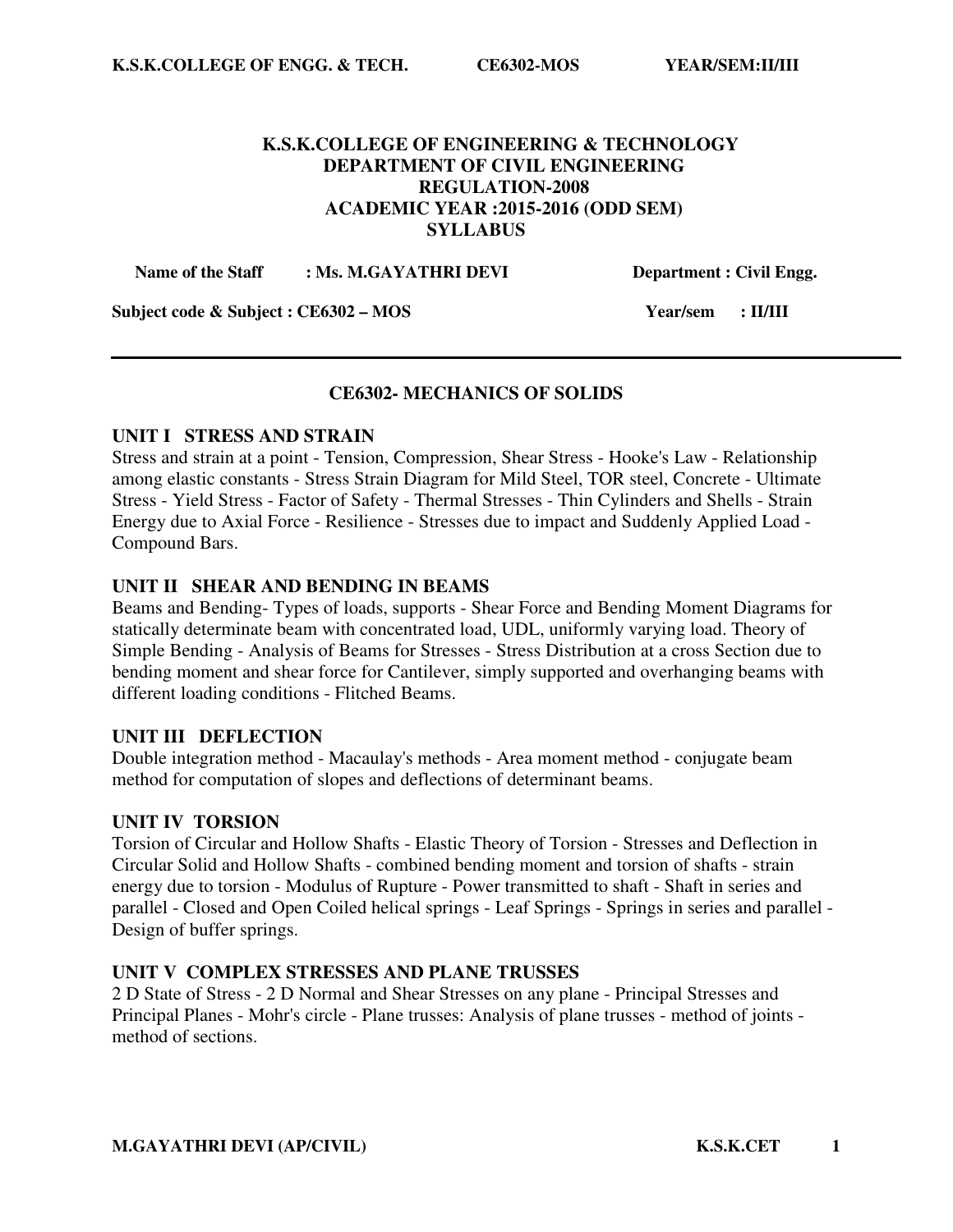## **TEXT BOOKS:**

1. Rajput.R.K. "Strength of Materials", S.Chand and Co, New Delhi, 2007.

2. Bhavikatti. S., "Solid Mechanics", Vikas publishing house Pvt. Ltd, New Delhi, 2010.

## **REFERENCES :**

1. Gambhir. M.L., "Fundamentals of Solid Mechanics", PHI Learning Private Limited., New Delhi, 2009.

2. Timoshenko.S.B. and Gere.J.M, "Mechanics of Materials", Van Nos Reinbhold, New Delhi 1995.

3. Vazirani.V.N and Ratwani.M.M, "Analysis of Structures", Vol I Khanna Publishers, New Delhi,1995.

4. Junnarkar.S.B. and Shah.H.J, "Mechanics of Structures", Vol I, Charotar Publishing House, New Delhi 1997.

5. Ugural. A.C., "Mechanics of Materials", Wiley India Pvt. Ltd., New Delhi, 2013.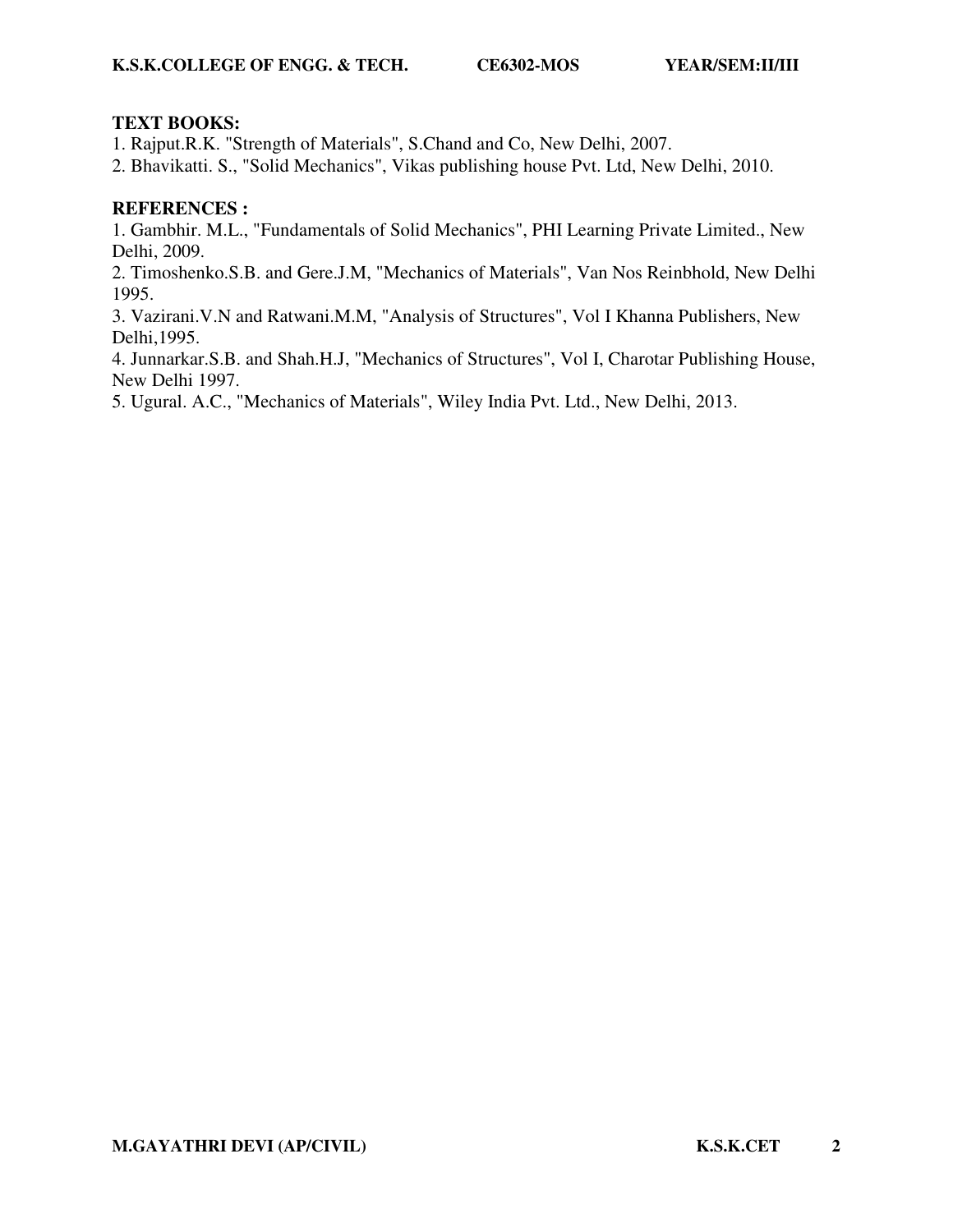## **UNIT – 1 STRESS AND STRAIN**

## **TWO MARKS**

- 1. Define longitudinal strain and lateral strain.
- 2. Write down the relation between modulus of elasticity and modulus of rigidity.
- 3. State Hooke's law.
- 4. Define Bulk-modulus
- 5. Give the relationship between Bulk Modulus and Young's Modulus.
- 6. Define stress.
- 7. Define Resilience.
- 8. Define Poisson's ratio.
- 9. Draw the stress strain curve for TOR steel.
- 10.What is meant by factor of safety?

## **16 MARKS**

| 1. Two vertical rods of steel and other of copper are each rigidly fixed at the top<br>and 80 cm apart. Diameters and length of each rod are 3 cm and 3.5 cm respectively.<br>A cross bar fixed to the rods at the lower ends carries a load of 6 kN such that the<br>cross bar remains horizontal even after loading. Find the stress in each rod and<br>the position of the load on the bar. Take E for steel = $2 \times 10^5$ N/mm <sup>2</sup> and for<br>copper = $1 \times 10^5$ N/mm <sup>2</sup>                 | (16) |
|---------------------------------------------------------------------------------------------------------------------------------------------------------------------------------------------------------------------------------------------------------------------------------------------------------------------------------------------------------------------------------------------------------------------------------------------------------------------------------------------------------------------------|------|
| 2. Derive an expression between the modulus of elasticity and modulus of rigidity.                                                                                                                                                                                                                                                                                                                                                                                                                                        | (16) |
| 3. Draw stress – strain curve for a mild steel rod subjected to tension and explain<br>about the salient points on it.                                                                                                                                                                                                                                                                                                                                                                                                    | (16) |
| 4. Derive relations for normal and shear stresses acting on an inclines plane at<br>a point in a strained material subjected to two mutually perpendicular direct stresses.                                                                                                                                                                                                                                                                                                                                               | (16) |
| 5. Establish the relation between Young's modulus and bulk modulus.                                                                                                                                                                                                                                                                                                                                                                                                                                                       | (16) |
| 6. Establish the relation between Young's modulus and rigidity modulus.                                                                                                                                                                                                                                                                                                                                                                                                                                                   | (16) |
| 7.A weight of 200 kN is supported by three pillars of equal height, each 75 mm <sup>2</sup> in<br>section. The central pillar is of steel and the other ones are of copper. The pillars<br>are so adjusted that at a temperature of 20 degree C each carries equal loads.<br>Find the stresses in each pillar at 120 degree C, Take $E_s = 2 \times 10^5$ N/mm <sup>2</sup><br>$E_c = 0.8 \times 10^5$ N/mm <sup>2</sup> ; $\alpha_s = 12 \times 10^{-6}$ / $^{\circ}$ C; $\alpha_c = 18.5 \times 10^{-6}$ / $^{\circ}$ C | (16) |
| 8. Derive relations for change in length, thickness and volume of thin cylinder<br>subjected to an internal pressure. Also explain the failure of thin cylinders.                                                                                                                                                                                                                                                                                                                                                         | (16) |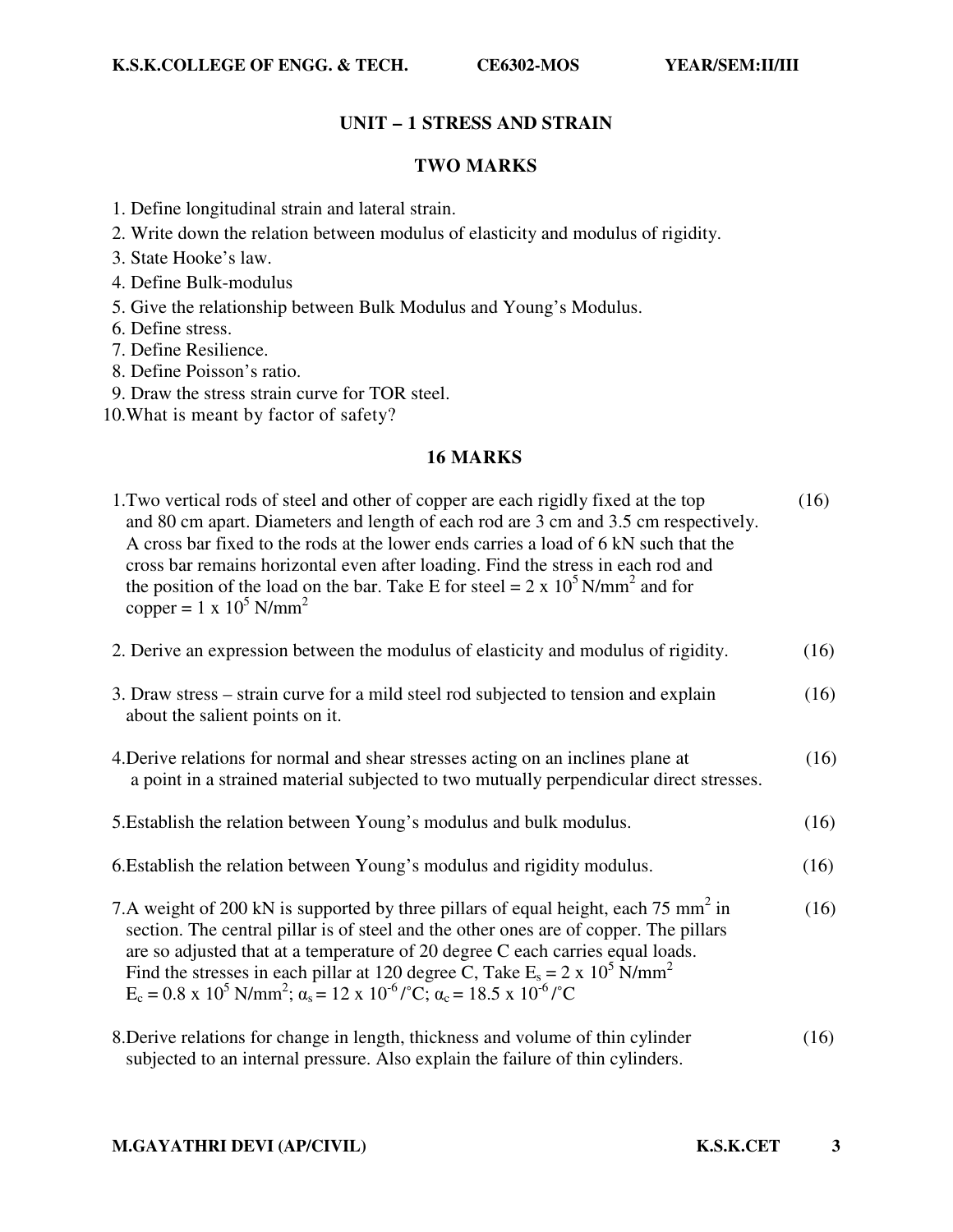## **UNIT – II SHEAR AND BENDING IN BEAMS**

#### **TWO MARKS**

- 1. What are the types of beams?
- 2. What are the types of loads?
- 3. Write the assumption in the theory of simple bending.
- 4. Write the theory of simple bending equation.
- 5. Define shear force and bending moment.
- 6. Define point of contra flexure. In which beam it occurs?
- 7. What is mean by positive or sagging and negative or hogging BM?
- 8. When will bending moment is maximum? What is maximum bending moment in a simply supported beam of span 'L'subjected to UDL of 'W' over entire span?
- 9. In a simply supported beam how will you locate point of maximum bending moment?
- 10. A beam 3 m long, simply supported at its ends, is carrying a point load at its center. If the slope at the ends is  $1^\circ$ , find the deflection at the mid span of the beam.

## **16 MARKS**

- 1.A simply supported beam of span 8 m rests on supports 5 m apart. The right hand (16) end is overhanging by 2 m and the left hand end is overhanging by 1 m. The beam carries an uniformly distributed load of 5 kN/m over the entire span. It also carries two point loads of 4 kN is at the extreme left of the beam wheras the load 6 kN is at the extreme right of the beam. Draw the SFD and BMD for the beam and find the points of contraflexure.
- 2.A timber beam of rectangular section is to support a load of 30 kN uniformly (16) distributed over a span of 4.6 m when the beam is S.S. It the depth of the section is to be twice the breadth, and the stress in timber is not to exceed 8 N/mm<sup>2</sup>, find the dimensions of the cross section. How would you modify the cross section of the beam,if it carries a concentrated load of 30 kN placed at the centre with the same ratio of breadth to depth?
- 3.An I section beam 375 mm x 200 mm has a web thickness of 15 mm and a (16) flange thickness of 20 mm. If the shear force acting on the section is 60 x  $10^3$  N, find the maximum shear stress developed in the I section. Also sketch the shear stress distribution across the section.
- 4.Draw shear force and bending moment diagram for the beam given in fig. (16)

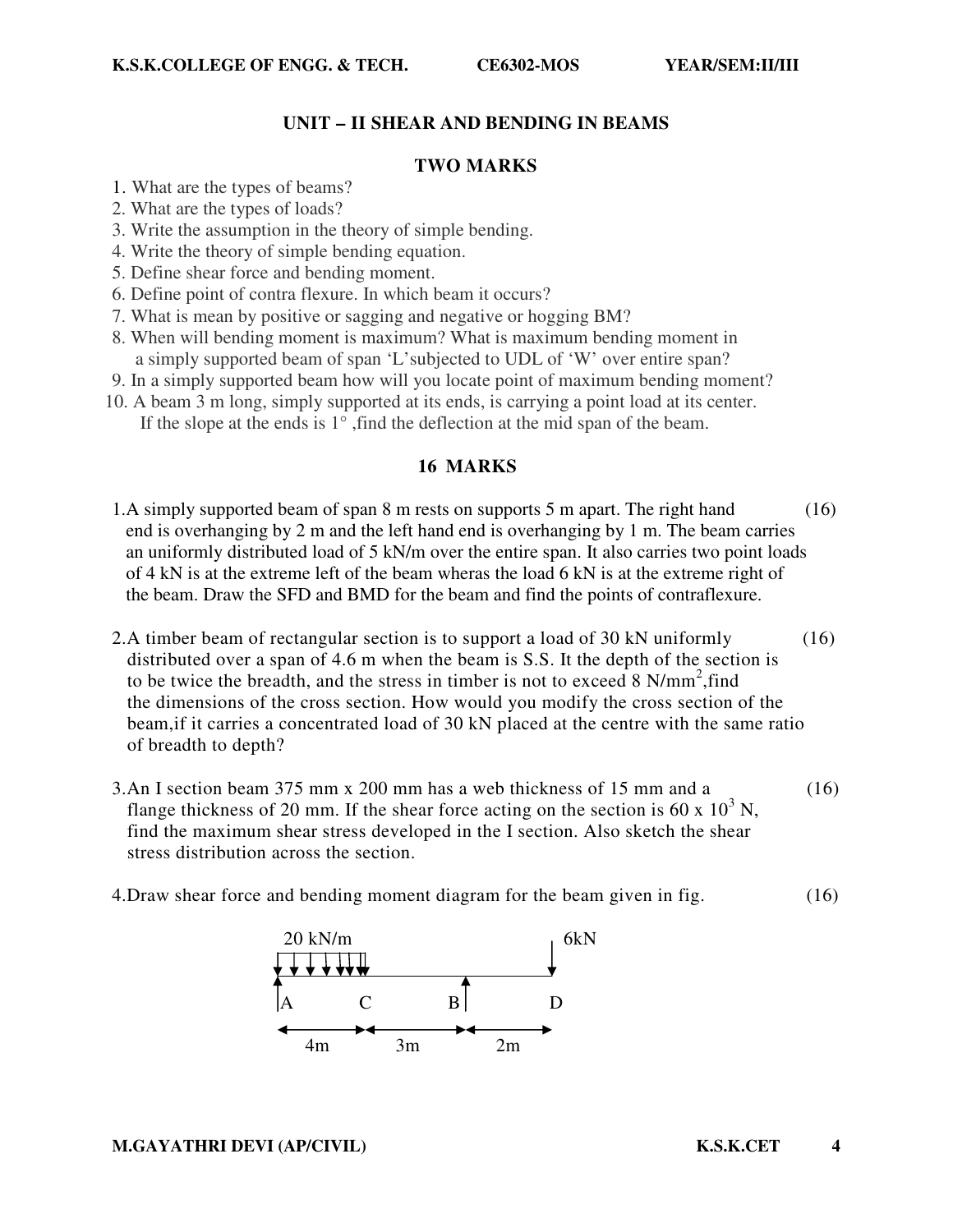- 5.State the assumptions made in the theory of Simple bending and derive the (16) bending formula.
- 6.An overhanging beam ABC of length 6 m is supported at A and B. (16) The overhanging portion BC is of 2m length. A udl of intensity 2 kN/m acts over the entire span. Two point loads of intensity 5 kN and 3kN act at a distance of 2 m from the left support A and at the free end C respectively. Draw the SF and BM diagrams.Also locate the Point of contraflexure.
- 7.A simply supported beam AB of span 5 m carries a udl of intensity 3 kN/m over a (16) length of 2m from the left support A. The beam is also subjected to a clockwise couple of intensity 5kN-m at a distance of 4m from the left support A. Draw the shear force and bending moment diagrams.
- 8. The cross section of a T- beam is as follows: flange thickness  $= 10$  mm; width of (16) flange = 100 mm; thickness of web = 10 mm; depth of web = 120 mm. If a shear force of 2kN is acting at a particular section of the beam. Draw the shear stress distribution across the cross section.
- 9. A symmetrical I section beam has flanges 25 mm wide and 25mm thick and web (16) of 500mm high and 25 mm thick. Calculate the maximum intensity of shear stress across the section of the beam, if it carries a shear force of 300 KNS at the section.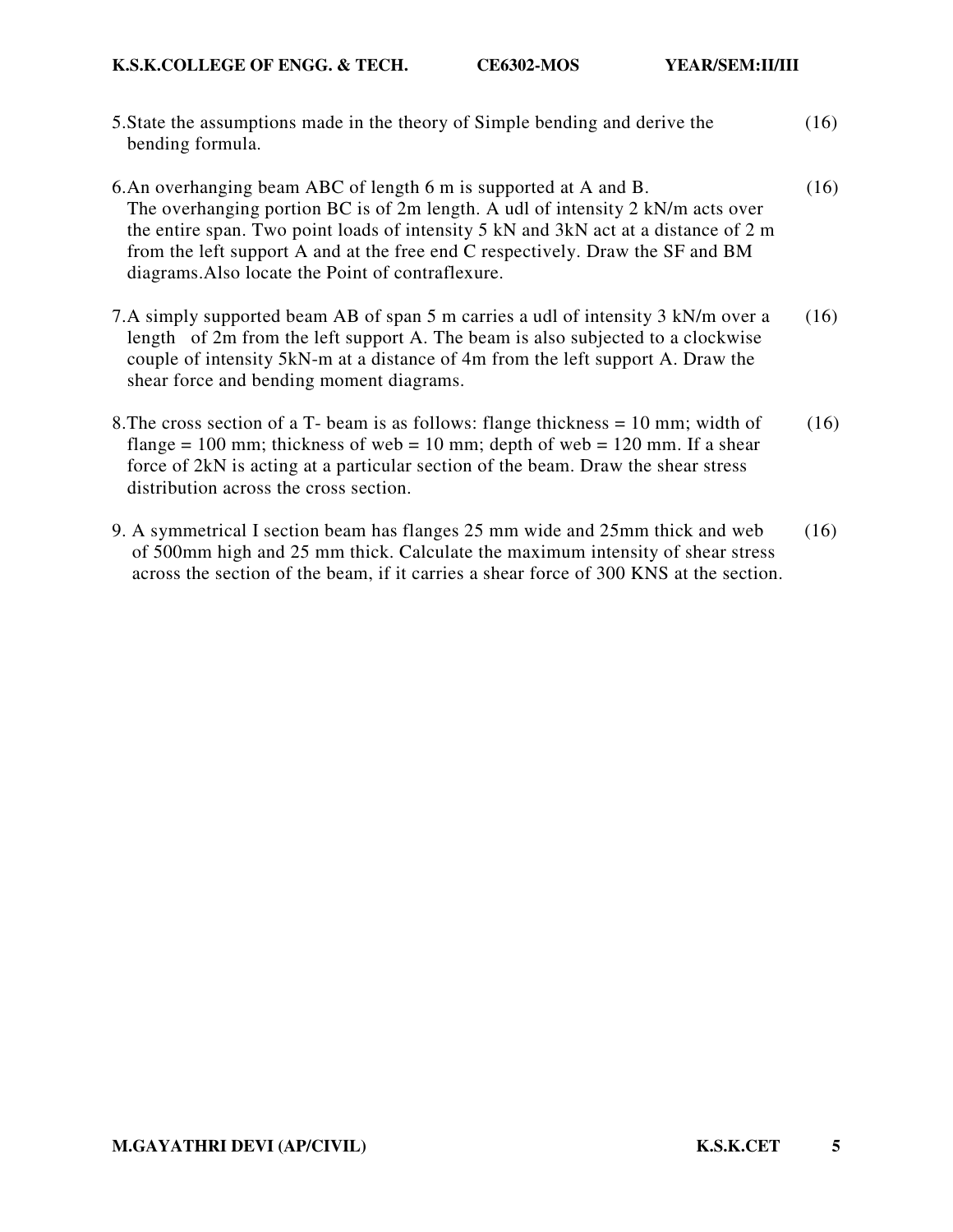## **UNIT – III DEFLECTION**

#### **TWO MARKS**

- 1. What are the methods for finding out the slope and deflection at a section?
- 2. Why moment area method is more useful, when compared with double integration?
- 3. Explain the Theorem for conjugate beam method.
- 4. Define method of Singularity functions.
- 5. What are the points to be worth for conjugate beam method?
- 6. State the main assumptions while deriving the general formula for shear stresses
- 7. What is mean by shear stress in beams? Define Shear stress distribution.
- 8. What is the shear stress distribution rectangular section and Circular Section?

## **16 ARKS**

1.Determine the slope at the supports and maximum deflection for the beam (16) given in fig. Use Macaulay's method.  $E = 2 \times 10^5$  N/mm<sup>2</sup>, I = 20 x 10<sup>6</sup> mm<sup>4</sup>



- 2.A beam ABC is simply supported at A and B and free end at C. The span AB (16) carries a udl of intensity 12 kN/m and the end C carries a point load of intensity
	- 20 N. If  $AB = 4m$  and  $BC = 1m$ , find the
	- (i) Slope and deflection at C

(ii)Deflection at the centre of the span AB. Take  $EI = 5 \times 10^4$  kNm<sup>2</sup>.

3.A steel tube 1027mm thick and 100mminternal diameter is plugged at each (16) end to form a closed coil cylinder with internal length of 250mm.The tube is completely filled with oil and subjected to compressive load of 45 kN.Find (i)The pressure produced in the coil

(ii)The resulting circumferential stress in the tube wall.

Take  $E = 2.1 \times 10^5 \text{ N/mm}^2$ ,  $K = 2667 \text{ N/mm}^2$  and poissons ratio(1/m) = 0.28.

- 4.A boiler shell is to be made of 20mm thick plate having a limiting tensile (16) stress of  $110N/mm^2$  If the efficiency of the longitudinal and circumferential joints are 75% and 25 % respectively, determine (i)The maximum permissible diameter of the shell for an internal pressure of 2  $N/mm<sup>2</sup>$ (ii)Permissible intensity of internal pressure when the shell diameter is 1.5m.
- 5.A compound tube consists of steel tube 170mm external dia and 10mm thickness (16) and an outer brass tube 190mm external dia and 10 mm thickness. The two tubes are of same length. The compound tube carries an axial load of 1MN.Find the stresses and the load carried by each tube and the amount by which it shortens. Length of each tube is 200mm. E for steel is  $200$  GN/m<sup>2</sup> and E for brass is 100 GN/m<sup>2</sup>.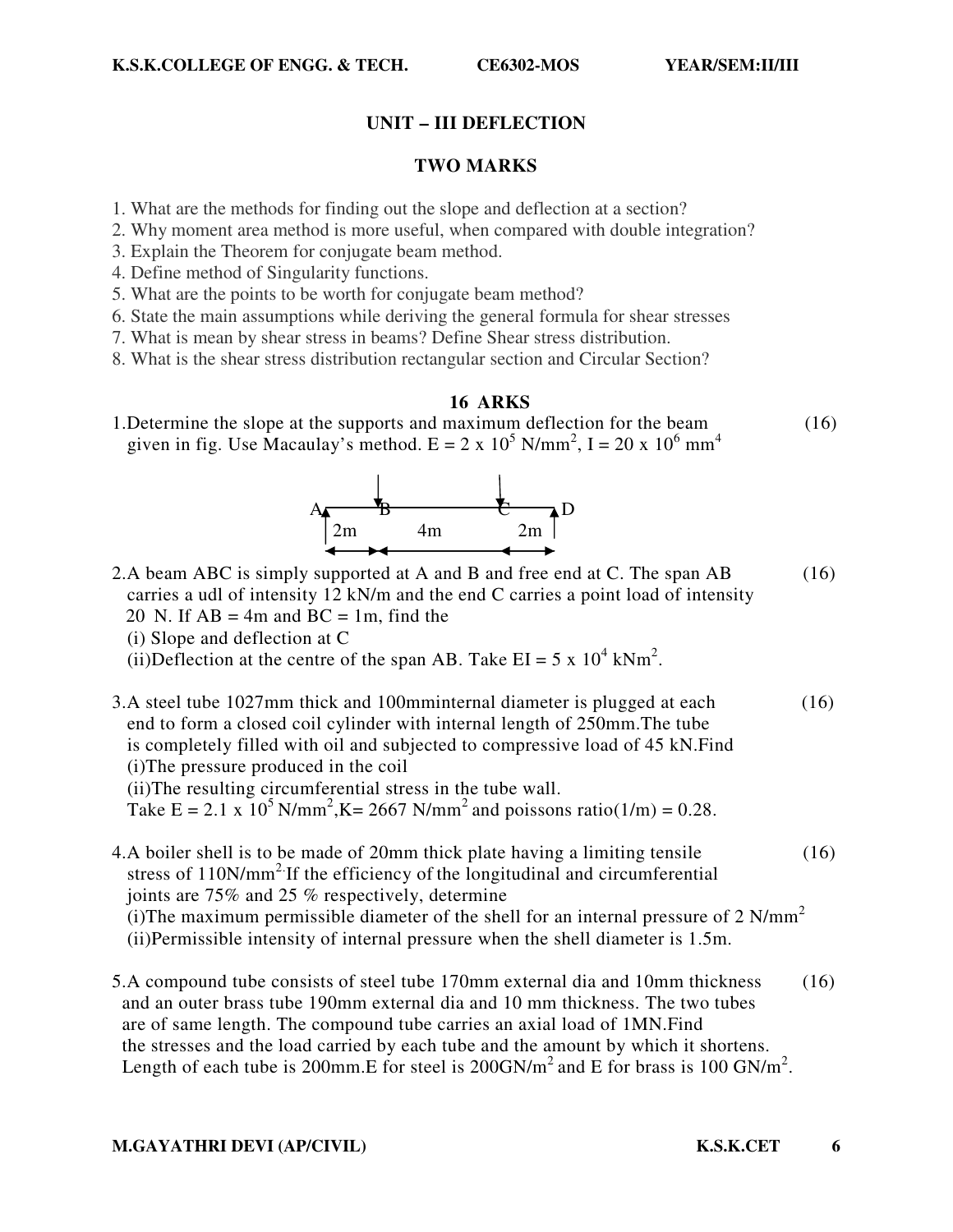# **UNIT – IV TORSION**

## **TWO MARKS**

- 1. Define Torsion
- 2. What are the assumptions made in Torsion equation?
- 3. Why hollow circular shafts are preferred when compared to solid circular shafts?
- 4. Explain torsional equation.
- 5. Write down the expression for power transmitted by a shaft.
- 6. Write down the expression for torque transmitted by hollow shaft.
- 7. What is the ratio of maximum shear stress to the average shear stress for the rectangular and circular section?
- 8. What are the various types of springs?
- 9. What is solid length?
- 10. Define pitch.

## **16 MARKS**

1.A leaf spring carries a central load of 3.5 kN. The leaf spring is to be made of (16) 10 steel plates 6 cm wide and 8 mm thick. If the bending stress is limited to 160 N/mm<sup>2</sup>, determine:

(i)Length of the spring

- (ii)Deflection at the centre of the spring.
- 2. The stiffness of a close coiled helical spring is 2 N/mm of compression under a (16) maximum load of 50 N. The maximum shear stress produced in the wire of the spring is 120 N/mm<sup>2</sup>. The solid length of the spring is given as 6 cm. Find the diameter of the wire, mean diameter of the coils and the number of coils required. Take C =  $5 \times 10^4$  N/mm<sup>2</sup>.
- 3.Derive expressions for the deflection bending stress and shear stress included in an (16) open coiled helical spring subjected to an axial load 'w'.
- 4.Derive the torsion equation foe a solid circular shaft of diameter 'd' and length 'l' (16) which is fixed at one end subjected to torque of intensity "T" at the free end.
- 5.List the assumptions made in the torsion theory of circular shafts. (16)
- 6.In a close-coiled helical spring, the diameter of each coil is to be 12 times the (16) diameter of the spring and the maximum shear stress is not to exceed 75 N/mm<sup>2</sup> . Maximum permissible deflection under a load of 500 N is 12 cm. Taking shear modulus as  $8 \times 10^4$  N/mm<sup>2</sup>. Determine the number of coils, diameter of the coil and energy stored in the spring.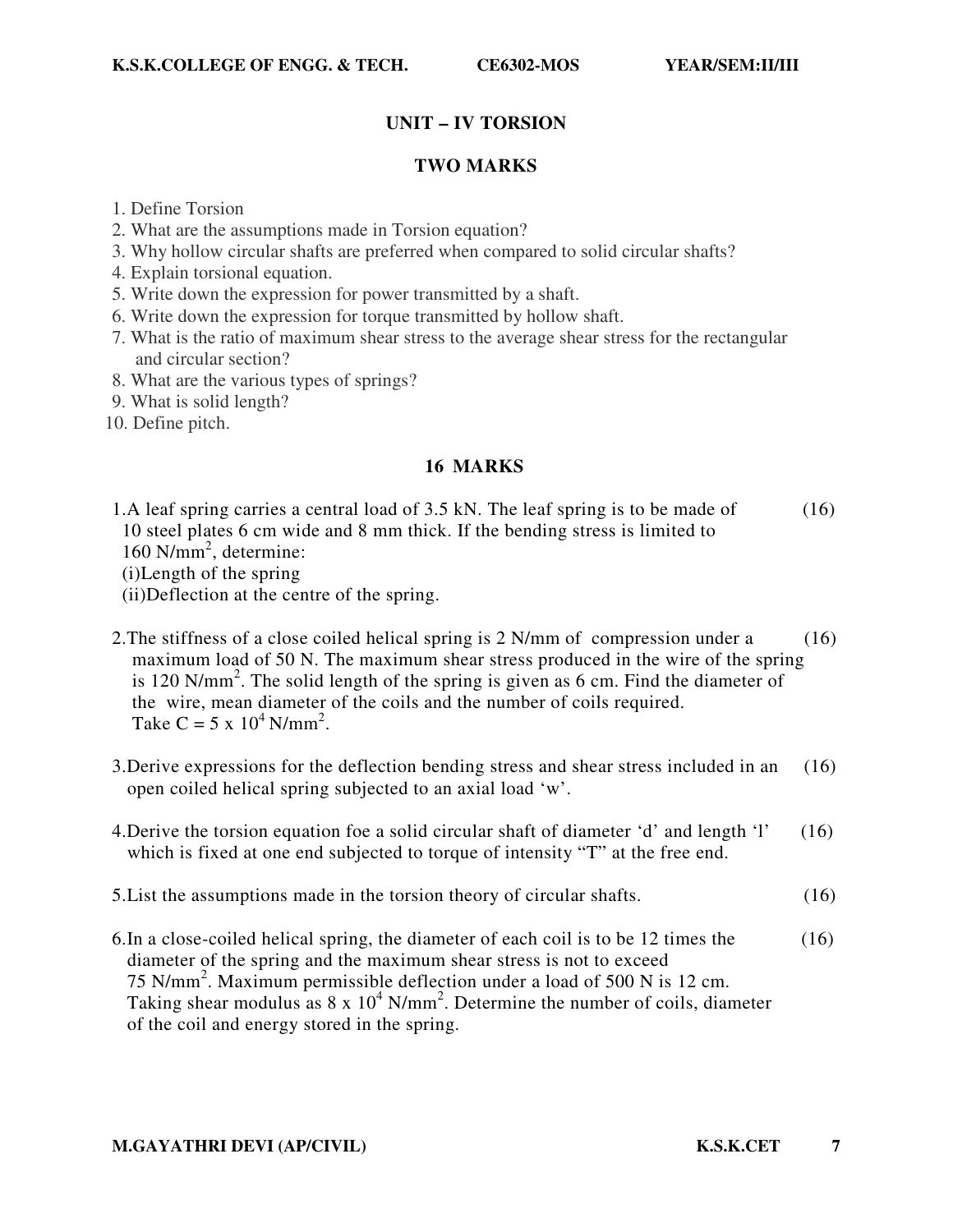- 7.A shaft has to transmit 300kW power at 120rpm.Determine (16) (i)The necessary diameter of solid circular section. (ii)The diameter of hollow circular section with the internal diameter 2/3 of the external diameter assuming the allowable stress as 70 N/mm^2. Also calculate the percentage saving in the material.Take density of the material as 77 N/m^3.
- 8.A closed coil helical spring is to have a stiffness of 900 N/min compression (16) with a maximum load of 45 n and a minimum shearing stress o120 N/mm<sup>2</sup>. The solid length of the spring is 45 mm.Find the wire diameter, mean coil radius and number of coils.Take N=40000 N/mm<sup>2</sup>.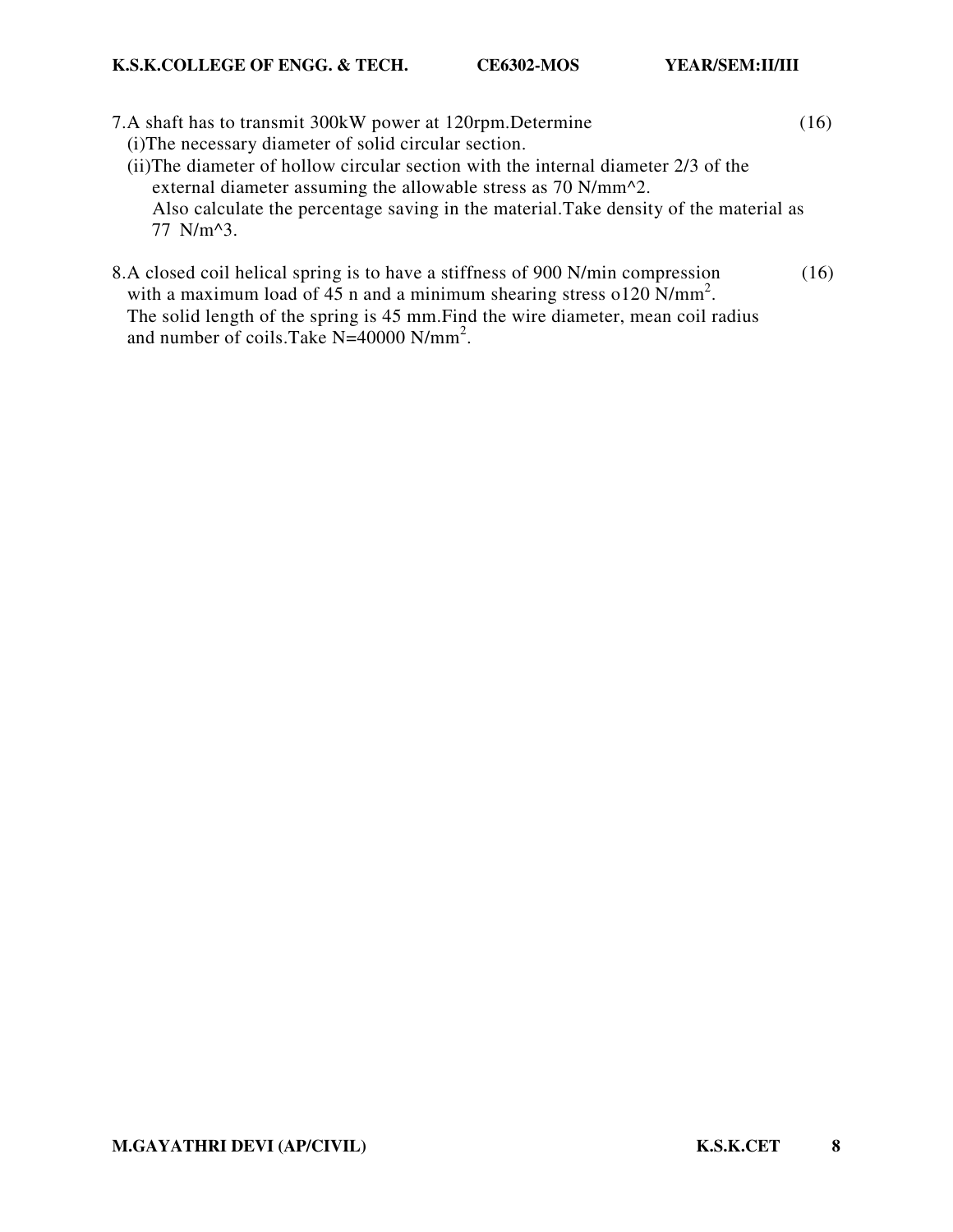#### **UNIT – V COMPLEX STRESSES AND PLANE TRUSSES**

## **TWO MARKS**

- 1. What is mean by perfect frame?
- 2. What are the different types of frames?
- 3. What is mean by Imperfect frame?
- 4. What is mean by deficient frame?
- 5. What is mean by redundant frame?
- 6. What are the assumptions made in the analysis of a pin-jointed plane truss?
- 7. Define principle stresses and principle plane.
- 8. List the methods of analysing plane trusses.
- 9. How method of joints applied to Trusses carrying inclined loads?
- 10.What is Mohrs circle ?

#### **16 MARKS**

- 1.An elemental cube is subjected to tensile stress of 60 N/mm<sup>2</sup> and 20 N/mm<sup>2</sup> acting (16) on two mutually perpendicular planes and a shear stress of 20  $N/mm<sup>2</sup>$  on these planes. Draw the mohr's circle of stresses and determine the magnitudes and directions of principal stresses and also the greatest shear stress. Also check the result by analytical method.
- 2.Determine the forces in the given truss. (16)



- 3. Two mutually perpendicular planes of an element of material are subjected to direct (16) stresses of 60 N/mm<sup>2</sup> (tensile) and 20 N/mm<sup>2</sup> (compressive) and shear stress of  $20$  N/mm<sup>2</sup>. Find
	- (i)The principal stresses and orientation of principal planes
	- (ii)Find the maximum shear stress, the orientation of the plane of maximum shear stress and the normal stress on the plane of maximum shear stress.

#### **M.GAYATHRI DEVI (AP/CIVIL) K.S.K.CET 9**